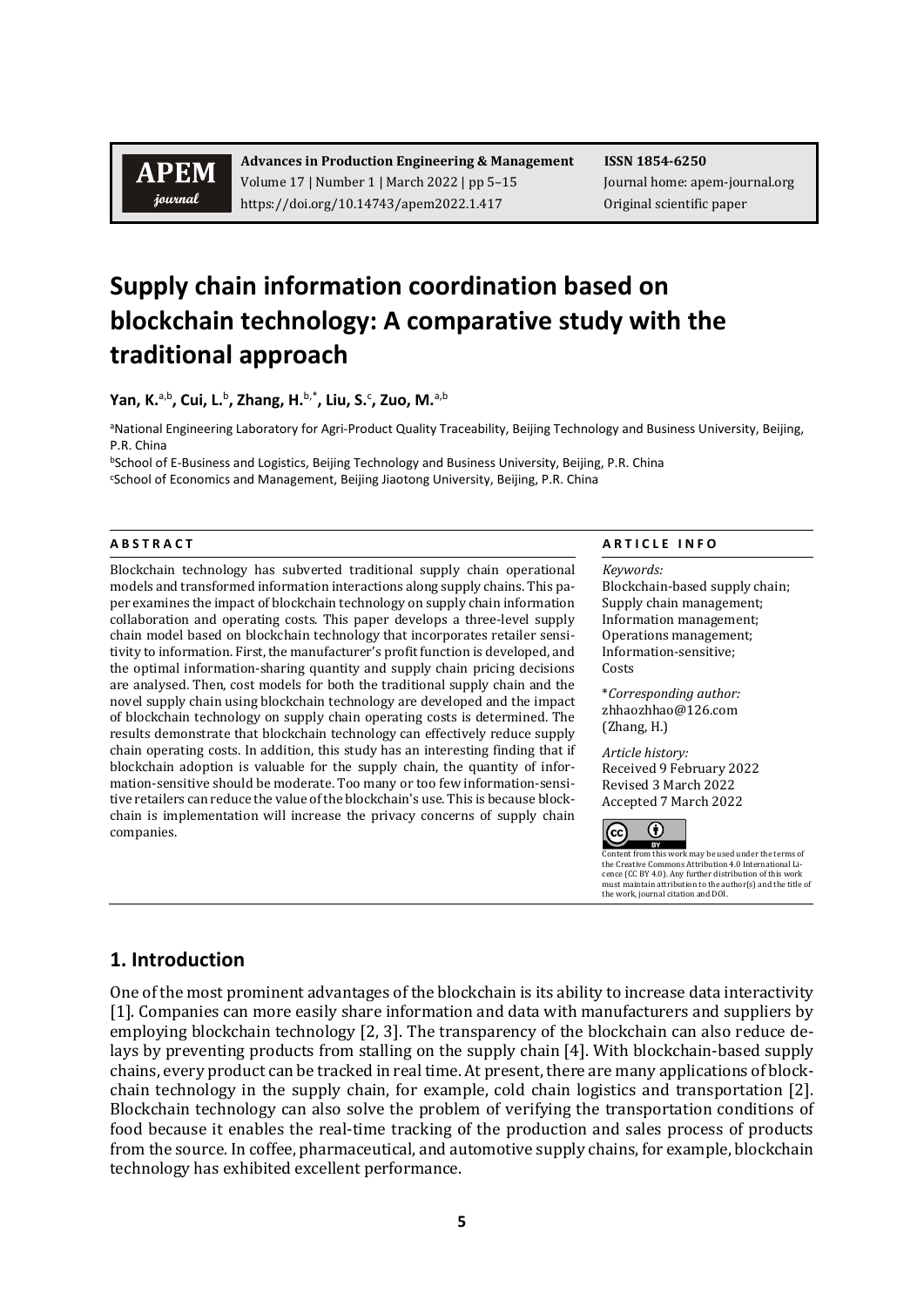Due to technical limitations, traditional supply chain management has always experienced some managerial drawbacks. For example, in traditional supply chain management, the data streams are more dispersed. Supply chains often employ enterprise resource planning (ERP) systems that are usually only used for submitting orders and completing transactions; they cannot be extended to other functions such as data collection, induction, and analysis. The non-circulation of information on the supply chain affects the fluency of supply chain operations.

Supply chain information collaboration refers to the integration of information between members of the supply chain with Internet technology. Its goal is to achieve the real-time sharing and transmission of operational and market data [5]. However, the degree of information coordination in traditional supply chains is low and the compatibility of information technology between various enterprises is weak. Furthermore, differences in enterprise size and financial strength negatively impact technological compatibility. Another important factor that influences supply chain information collaboration is the existence of weak trust relationships between members of the supply chain. Blockchain technology can effectively alleviate these problems and promote more efficient supply chain information collaboration.

However, there are important issues to address concerning the use of blockchain technology with supply chains. First, what are the boundaries of supply chain information-sharing? Although the blockchain can guarantee information privacy, complete information transparency might not be conducive to an enterprise's strategic decisions. Secondly, what impact does a company's information sensitivity have on supply chain operations? Will information sensitivity hinder the broad application of blockchain technology? Finally, the application of blockchain technology requires capital investment, but will this technology ultimately reduce supply chain operating costs?

Motivated by observing supply chain operations with blockchain technology and clarifying the general supply chain operating rules, in this paper, we analytically explore the effect of blockchain technology on supply chain collaboration considering the operation costs, information-sensitivity level, and optimal supply chain price strategy. We develop a supply chain profit model and a supply chain cost model to investigate the effect of the blockchain on information coordination along supply chains. To capture the characteristics of supply chain operation based on blockchain technology, we consider the information-sensitivity level of, and supply chain information-sharing quality among, supply chain members. Finally, we examine the impact of blockchain technology on supply chain costs. Having analysed the model, we derive some critical results on various issues regarding blockchain-based supply chain operation and formulate managerial insights drawn from our findings.

This original study makes two crucial contributions. First, to the best of our knowledge, this is the first analytical study that presents the impact of platform operation on supply chain operation costs when blockchain technology is employed. Second, we enlarged the current literature on the blockchain and supply chains by capturing the features of information sensitivity. The information sensitivity of supply chain members will affect the investment in blockchain technology for the supply chain.

We organize the paper as follows. Section 2 provides an overall review of the related studies to recognized gaps in the research and appropriately position our work. In Section 3, we draw the problem, develop the model, and make its assumptions. In Section 4, we explore different supply chain models considering blockchain technology. In Section 5, we provide the results of simulation analysis to examine the impact of blockchain technology. Finally, in Section 6, we conclude the results and give some essential suggested topics for future relevant research.

# **2. Literature review**

Blockchain technology has transformed supply chain management. Many articles have discussed these changes [6, 7]. The management of information flows in the supply chain is essential to achieve supply chain coordination [8-10]. In general, modern information technologies are required to achieve information synergy in supply chains [10, 11]. In modern supply chain management, many firms use advanced technologies to increase the transparency and improve the efficiency of supply chain information transfer [12, 13]. Blockchain, as an effective technological tool, can help supply chains achieve synergy goals.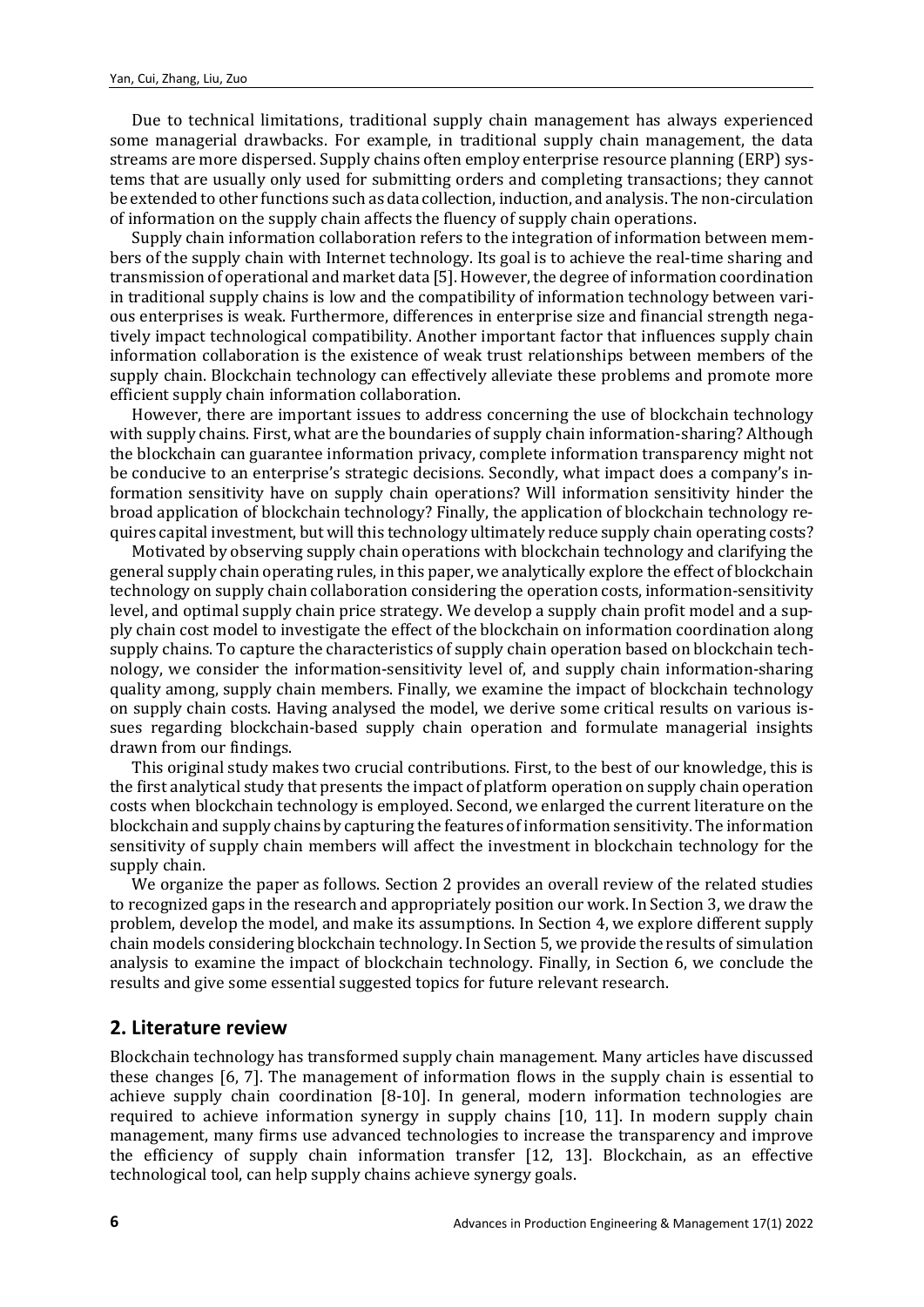### **2.1 The impact of blockchain on a supply chain**

Our research involves the changes brought about by the application of blockchain technology in supply chain operations management. First, blockchain technology has significantly changed agricultural product supply chains [7]. Figorilli [14] examined the application of blockchain technology in the lumber supply chain. They considered integrating traceable information related to product quality into an online information system and using blockchain technology to record transactional data. Kamble *et al*. [15] analysed the strategy of implementing blockchain technology in the agricultural supply chain to ensure food safety and sustainability. Salah *et al*. [10] believed that blockchain technology can provide creative solutions for improved traceability of agricultural and other food products. The author proposed using smart contracts to trace the soybean transactional process. Behnke *et al*. [16] supposed that, before implementing blockchain technology, the organizational structure of the supply chain must be changed and informationsharing among members must be voluntary. Kumar and Iyengar [18] constructed a rice supply chain system based on the blockchain to ensure its safety during the supply chain management process. The above research has performed a sufficient analysis of the means for ensuring the safety of agricultural product supply chains and information traceability. This is necessary for analysing the combination of blockchain technology and supply chain operation management from a macro perspective.

# **2.2 Operation of a supply chain with blockchain**

Many articles have previously investigated how to use blockchain technology in the supply chain. Perboli *et al.* [19] proposed that the blockchain be regarded as a distributed ledger database that can permanently record transactional information and ensure its security. Dolgui *et al.* [20] designed a new model of smart contracts using dynamic control theory. Tseng *et al.*[21] investigated medical supply chain governance based on blockchain technology. Verhoeven *et al.* [22] explored a supply chain management case based on the blockchain. The authors emphasized that the premise of the application of blockchain technology is to fully understand it. Abeyratne and Monfared [23] reviewed the development status and application of blockchain technology and then explained the value of blockchain technology in the manufacturing supply chain and detailed its use in global supply chain governance. The above research fully explains, from a technical point of view, that blockchain technology ensures the information security of the supply chain. Our research is also related to supply chain information. However, we explore how blockchain technology enhances supply chain collaboration from the perspective of supply chain operating costs.

#### **2.3 Information collaboration in a supply chain with blockchain**

Blockchain technology can improve information security on the supply chain, reduce supply chain risk, and increase supply chain flexibility [24-27]. Zhu and Kouhizadeh [28] discussed the fact that blockchain technology effectively prevents the deletion of product information. The blockchain also enhances rational decision-making for product information management. Francisco and Swanson [29] developed a conceptual model to determine how the blockchain increases supply chain transparency. Toyoda *et al.* [30] designed a product trading platform based on blockchain technology by using research on radio frequency identification (RFID) technology. Choi *et al.* [31] explored how blockchain technology reduces the risk of aviation logistics. Fu and Zhu [32] analysed how blockchain technology decreases the supply chain risk of large production enterprises. Min [33] discussed ways to use blockchain technology to enhance supply chain resilience when risk and uncertainty increases. Saberi *et al.* [34] explored how blockchain technology and smart contracts can promote supply chain flexibility and proposed four obstacles to the implementation of blockchain technology. Hu *et al.* [35] designed a blockchain-based smart contract to collaborate in supply chains.

In this article, unlike previous research, we focus on how blockchain technology can reduce supply chain operating costs and methods to achieve supply chain information collaboration. At the same time, we also consider supply chain pricing decisions when blockchain technology is introduced.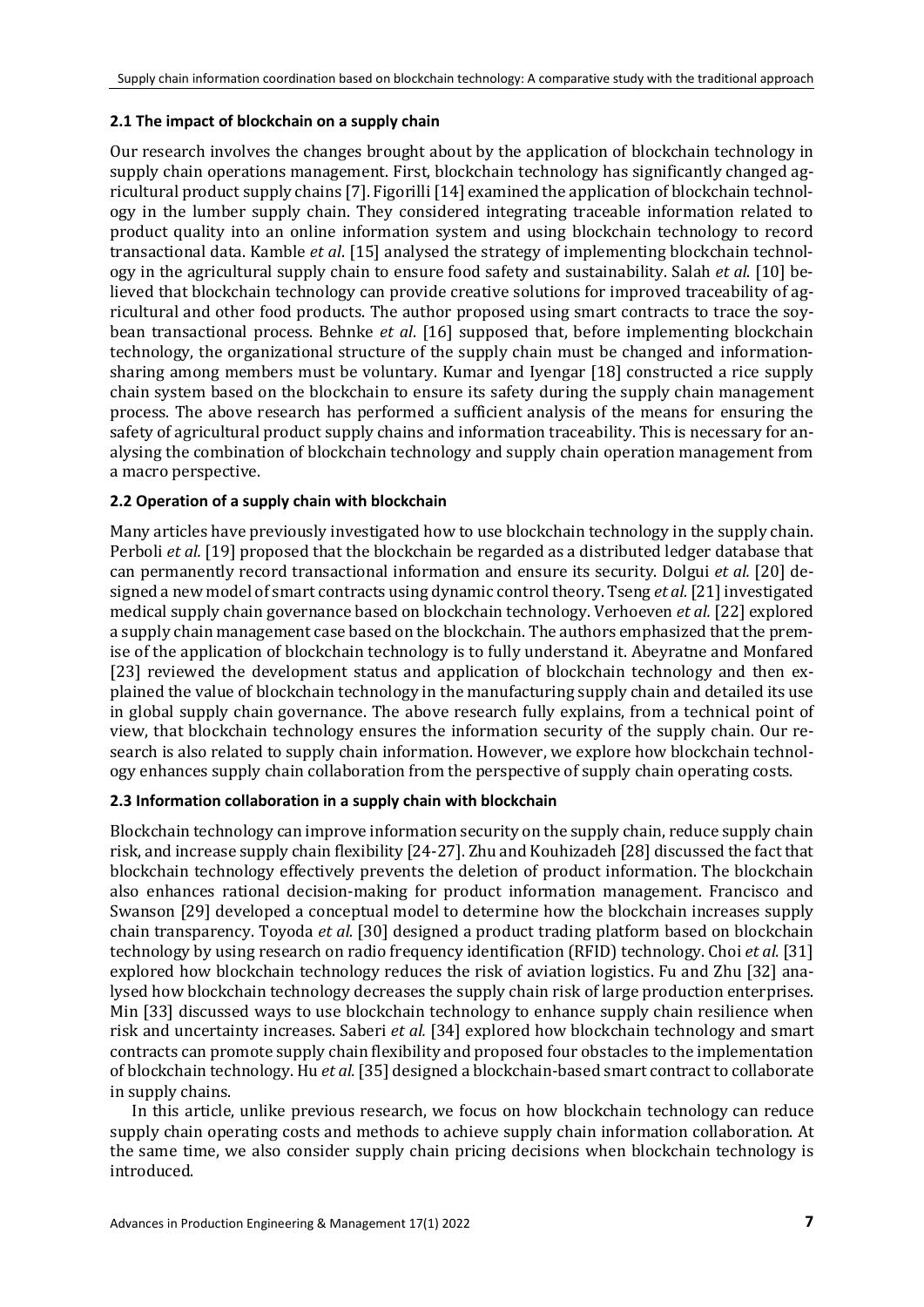# **3. Problem statement**

Consider a supply chain consisting of two suppliers, a manufacturer, and a group of retailers. The number of information-sensitive retailers is  $\mu$ , where  $0 \le \mu \le 1$ , and all other actors are information-insensitive. If blockchain technology is introduced into supply chain operations, manufacturers will decide to share  $\alpha$  quantity of information to retailers through blockchain technology at cost  $c_B$ , where  $c_B = k\alpha$  and k is the cost coefficient of information-sharing [25]. If blockchain technology is not introduced, the manufacturer incurs a fixed cost,  $c_T$ . The manufacturer purchases raw materials from the two suppliers. The retailer's wholesale price is  $w_i$  and manufacturer demand is  $D_i$ . Note that  $i = B, T$ , where B represents a supply chain using blockchain technology and T represents a traditional supply chain. The structure of the supply chain using blockchain technology is illustrated in Fig. 1.

To capture the impact of blockchain technology on supply chain costs, we later consider more complex cost components in Section 4.2. We summarize the notations used throughout this paper in Table 1. Specifically, we consider a monopoly market in which the manufacturer provides a product to retailers and manufacturers can fully meet the needs of all retailers. Without any loss of generality, we assume that retailers are rational actors who make decisions with the goal of achieving the maximum level of profit. In addition, we assume that all members of the supply chain are risk-neutral, which means that the optimal decision of the entire supply chain will not be affected by the risk preferences of suppliers, manufacturers or retailers. These assumptions are not only reasonable, but also help us simplify the problem and get general management enlightenment.



**Fig. 1** The structure of a supply chain using blockchain technology

|  | <b>Table 1</b> Symbols throughout this paper |  |
|--|----------------------------------------------|--|
|  |                                              |  |

| Symbols  | Explanation                                                         |
|----------|---------------------------------------------------------------------|
| $D_B$    | The manufacturer's demand with blockchain technology                |
| $D_T$    | The manufacturer's demand without blockchain technology             |
| d        | Basic demand                                                        |
| $\mu$    | The proportion of information-sensitive retailers                   |
| $1-\mu$  | The proportion of information-insensitive retailers                 |
| $\alpha$ | The amount of manufacturer information                              |
| $W_R$    | The manufacturer's wholesale price with blockchain technology       |
| $W_T$    | The manufacturer's wholesale price without blockchain technology    |
| k        | The cost coefficient of information-sharing                         |
| $c_B$    | The manufacturer's cost with blockchain technology, $c_B = k\alpha$ |
| $c_T$    | The manufacturer's cost without blockchain technology               |
| β        | Price-sensitive coefficient                                         |
| $\pi_B$  | The manufacturer's profit with blockchain technology                |
| $\pi_T$  | The manufacturer's profit without blockchain technology             |
| $S_j$    | The quality of raw materials provided by supplier j                 |
| $t_j$    | The arrival time of raw materials                                   |
| $c_i$    | The storage cost                                                    |
| п        | The unit production delay cost                                      |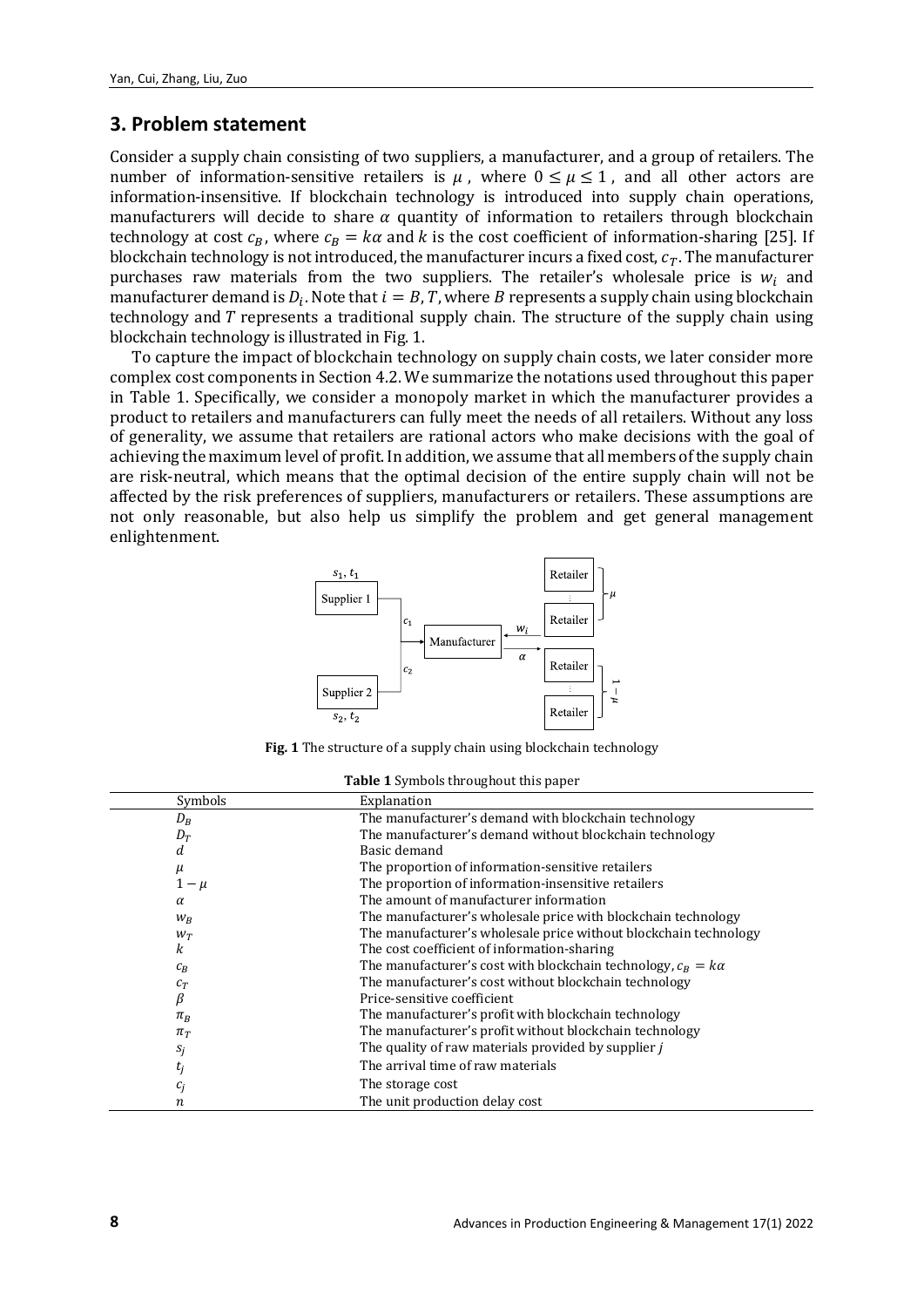### **4. The model**

In this section, we first develop profit models for two types of supply chains—the traditional supply chain and the blockchain-based supply chain. We first analyse the optimal pricing strategy, the optimal information-sharing quantity, and the optimal profit of the manufacturer under those two conditions and then determine the impact of information-insensitivity on supply chain operation strategy. Next, we compare the operation costs of the two types of supply chains.

We denote manufacturer demand with a blockchain-based supply chain as Eq. 1 shown:

$$
D_B = \mu d + (1 - \mu) d\alpha - \beta w_B \tag{1}
$$

Total demand comes from all retailers, including both information-sensitive and informationinsensitive retailers. However, it will be negatively affected by rising wholesale prices.

We denote manufacturer demand with a traditional supply chain as:

$$
D_T = d - \beta w_T \tag{2}
$$

These linear demand functions are used extensively in operations management research [36- 38]. To simplify the analysis, we consider only the case in which manufacturer demand with the traditional supply chain is negatively affected by an increase in wholesale prices.

To study the impact of blockchain technology on manufacturers' profits, we obtain the profit function of the manufacturer with different supply chains as:

$$
\pi_B = (w_B - k\alpha)D_B \tag{3}
$$

$$
\pi_T = w_T D_T \tag{4}
$$

Differentiating Eq. 3 once with respect to  $w_B$  and  $\alpha$ , respectively, and then considering the firstorder condition yields:

$$
w_B = \frac{\mu d + (1 - \mu) d\alpha + \beta k \alpha}{2\beta} \tag{5}
$$

$$
\alpha = \frac{(1 - \mu)w_B - \mu k}{2(1 - \mu)k} \tag{6}
$$

Obviously, it is easy to derive the results of the optimal wholesale price  $w_B^*$  and the optimal amount of manufacturer's information  $\alpha^*$  by combining Eqs. 5 and 6.

Differentiating Eq. 4 once with respect to  $w_T$  and considering the first-order condition yields the optimal wholesale price of the traditional supply chain, as follows:

$$
\pi_T^* = \frac{d^2}{4\beta} \tag{7}
$$

Next, we substitute  $w_B^*$  and  $\alpha^*$  and into Eq. 3, substitute Eq. 7 into Eq. 4, yielding the following result.

*Lemma 1:* The manufacturer's optimal wholesale price with blockchain technology is  $w_B^* =$  $\frac{k\mu[d(1-\mu)+\beta k]}{(1-\mu)[3k\beta-d(1-\mu)]}$  and the manufacturer's optimal profit with blockchain technology is  $\pi_B^*$  =  $k\beta\mu(2(1-\mu)-\beta k)$ *.*

 $(1-\mu)$ [3kβ-d(1−μ)]<sup>-</sup>

*Lemma 2:* The manufacturer's optimal wholesale price without blockchain technology is  $w_T^* =$  $\frac{d}{2\beta}$  and the manufacturer's optimal profit without blockchain technology is  $\pi_T^* = \frac{d^2}{4\beta}$ .

*Lemma 3:* The optimal amount of manufacturer information  $\alpha^* = \frac{\mu |d(1-\mu)-\beta k|}{(1-\mu)[3k\beta - d(1-\mu)]}$ *.*

By analysing the equilibrium solutions of the profit functions of the manufacturers with the different supply chains, we obtain the optimal price decisions of manufacturers and the optimal amounts of manufacturer information.

#### **4.1 The effect of information sensitivity**

To investigate how blockchain technology affects supply chain operation, we consider the relationship between information-sensitivity and the manufacturer's optimal equilibrium strategy. The purpose of the introduction of blockchain technology is to achieve supply chain information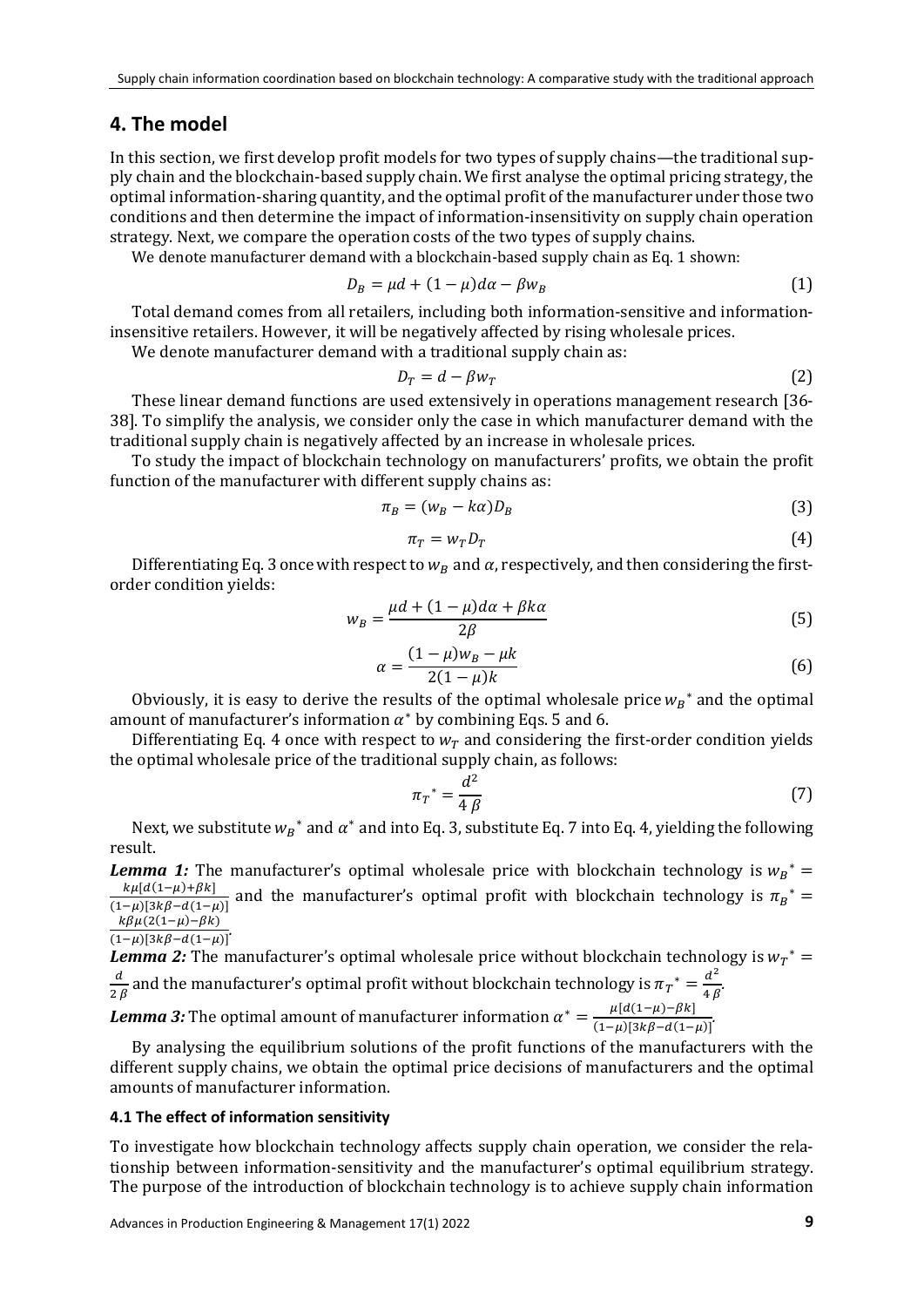collaboration. Therefore, on the supply chain, the number of information-sensitive retailers has a meaningful and important influence on a manufacturer's decision to implement blockchain technology.

Analysing the above equilibrium solution yields the following proposition.

**Proposition 1:** When blockchain technology is employed in a supply chain, the proportion of information-insensitive retailers should be satisfied by  $\frac{1}{d} < 1 - \mu < \frac{3}{d}$ *.*

Proposition 1 demonstrates that the quantity of information-sensitive retailers ensures the best information-sharing results within a certain range. In addition, the number of informationsensitive suppliers is related to the basic demand of the manufacturer.

*Proposition 2:* The manufacturer's optimal wholesale price  $w_B^*$  increases with the proportion of information-sensitive retailers u when  $k(d\beta - \sqrt{\beta(d+3)}) < t < k(d\beta + \sqrt{\beta(d+3)})$ , otherwise, it decreases with  $\mu$ .

Proposition 2 illustrates that the manufacturers' wholesale price is non-monotonically related to the quantity of information-sensitive retailers. When the number of information-insensitive retailers is within a certain range, the more sensitive the retailer is to information, the more pricing power the manufacturer wields. This is because blockchain technology increases the possibility and security of information-sharing. If the retailer is sensitive to information, the more likely he or she is to accept the introduction of blockchain technology into the supply chain. Currently, the manufacturer has strong bargaining power.

*Proposition 3:* The manufacturer's optimal profit  $\pi_B^*$  increases with the proportion of information-sensitive retailers  $\mu$  when  $t < \frac{2d + 3k^2 \beta}{2\beta k}$ , otherwise, it decreases with  $\mu$ .

Proposition 3 illustrates that the manufacturers' profits are affected non-monotonically by the quantity of information-sensitive retailers. When the number of information-insensitive supply chains is small, the more sensitive retailers are, the more profitable the manufacturer is. If a manufacturer wants to increase profits by using blockchain technology, it is necessary to consider not only the retailer's information sensitivity, but also the number of downstream information-sensitive retailers.

#### **4.2 The effect on cost**

In Section 4.1, we intentionally ignored the manufacturer's cost because the impact of blockchain technology on supply chain cost is comprehensive. In this section, we specifically discuss manufacturer cost.

In a traditional supply chain, we consider a case in which there are two suppliers that provide raw materials  $s_i$  (where  $i = 1, 2$ ) to the manufacturer. However, because of delayed supply and undisclosed information, the manufacturer cannot receive those two suppliers' raw materials at the same time, which leads to production delays. The arrival time of each raw material is  $t_i$  (where  $j = 1, 2$ ). Moreover, the manufacturer will incur storage cost  $c_j$  (where  $i = 1, 2$ ) for the raw material arriving first and unit production delay cost  $n$  for the raw material arriving second.

Consequently, we obtain the total cost  $c_T$  to the manufacturer under the condition of using a supply chain without blockchain technology, as follows.

$$
c_{T} = \begin{cases} nt_{1}, & if t_{1} > t_{2}. \\ nt_{2}, & if t_{1} < t_{2}. \\ n(D_{T} - s_{1})^{+}, & if s_{1} < s_{2}. \\ n(D_{T} - s_{2})^{+}, & if s_{1} > s_{2}. \\ (s_{i} - \min(s_{i}, D_{T}))^{+} \sum_{i=1}^{2} c_{i}, \\ (t_{1} - t_{2})^{+} \sum_{i=1}^{2} c_{i} s_{i}, \\ s_{i}, t_{i}, c_{i} > 0. \end{cases}
$$
(8)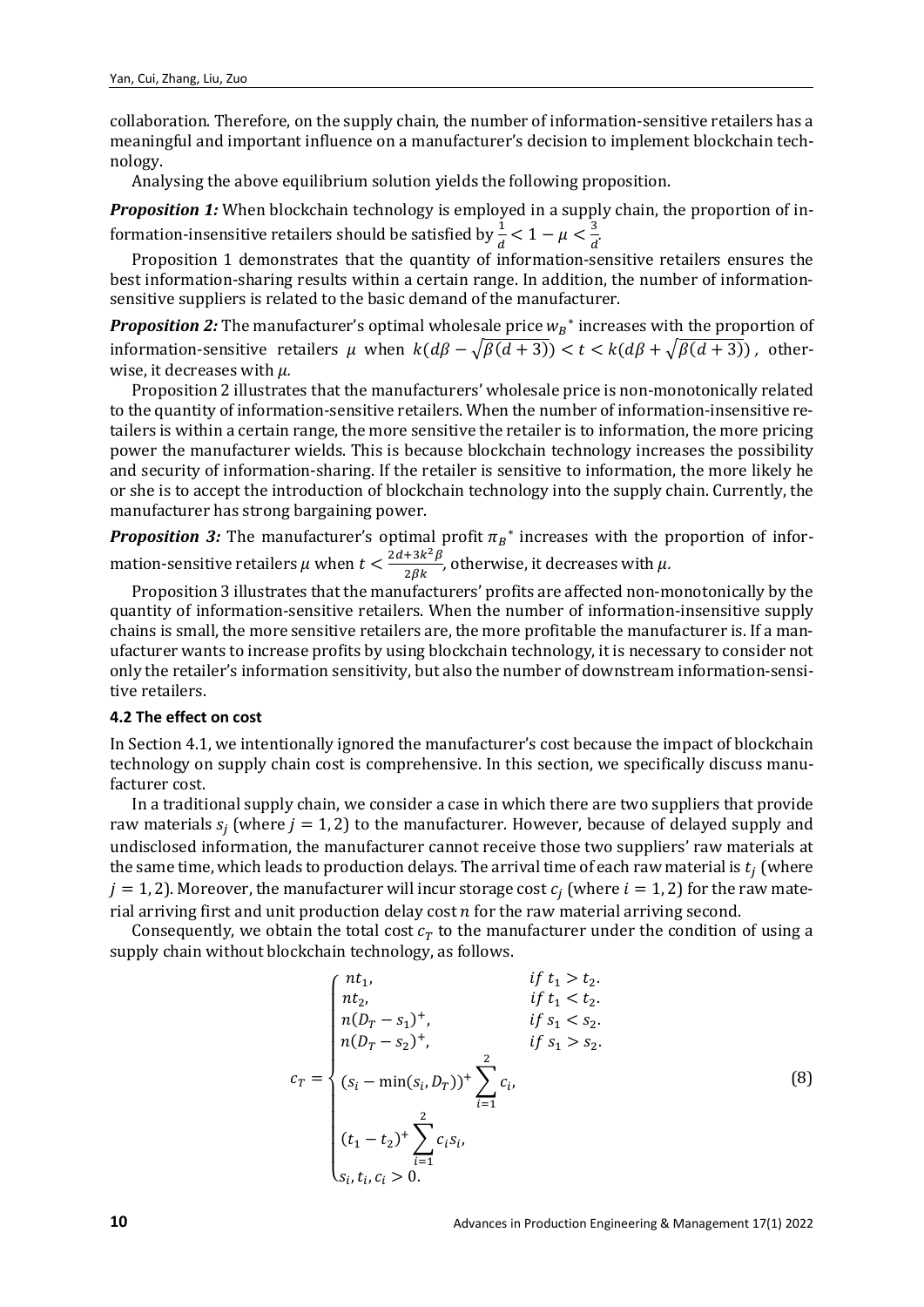In Eq. 8, the first and second items represent the production delay costs. The third and fourth items denote the out-of-stock costs. Note that the above two kinds of costs are caused by the differential between the arrival times of the two suppliers' raw materials. The fifth item is the cost of storing surplus materials. The sixth item is the total storage cost for the raw materials that arrive first. The last item is the constraint to ensure that the model has practical meaning.

Next, we investigate a supply chain using blockchain technology. When the blockchain technology is employed by the supply chain, the manufacturer and supplier can each obtain complete information. The two suppliers can then supply the manufacturer at the same time, thus eliminating the storage cost for the material that arrives first and the cost of storing surplus materials.

Consequently, we obtain the total cost  $c_R$  to the manufacturer under the condition of using the blockchain-based supply chain, as follows.

$$
c_B = \begin{cases} nt_1, & \text{if } t_1 > t_2. \\ nt_2, & \text{if } t_1 < t_2. \\ n(D_T - s_1)^+, & \text{if } s_1 < s_2. \\ n(D_T - s_2)^+, & \text{if } s_1 > s_2. \\ \text{(min } s_i - D_T)^+ \sum_{i=1}^2 c_i, \\ s_i, t_i, c_i > 0. \end{cases} \tag{9}
$$

In Eq. 9, the first four items are same as Eq. 8. Since the two suppliers have achieved a coordinated supply, the fifth item represents the storage cost for surplus materials. The last item is the constraint to ensure that the model has practical meaning.

After analysing the total costs of the two supply chains, Lemma 4 is provided, as follows.

*Lemma 4***:** Blockchain technology has a great impact on supply chain costs. The cost of the traditional supply chain is  $c_T$  and the cost of the blockchain-based supply chain is  $c_B$ .

To explore the impact of blockchain technology on supply chain costs in detail, we use the Monte Carlo (MC) method to simulate the costs of the different supply chains.

### **5. Simulation**

We assume that the quality of the raw materials provided by suppliers is denoted as  $s_i$ , which is uniformly distributed in [0, 0.3], i.e.,  $s_1 \sim U[0, 0.3]$  and  $s_2 \sim U[0, 3]$ . The arrival time of the two different raw materials is denoted as  $t_i$ , which is uniformly distributed in [0,0.4],  $t_1 \sim U[0, 0.4]$  and  $t_2 \sim U[0, 4]$ . Using the MC method, we randomly generate 1000 sets  $s_i$  and  $t_2$ . In addition, let  $D_T =$ 1000,  $c_1 = 100$ , and  $c_2 = 150$ . We consider *n* ranges from 100 to 180, with an interval of 20. After the simulation, the manufacturer's cost changes are obtained, as shown in Figs. 2 and 3.



**Fig. 2** Changes in manufacturers' costs with traditional supply chains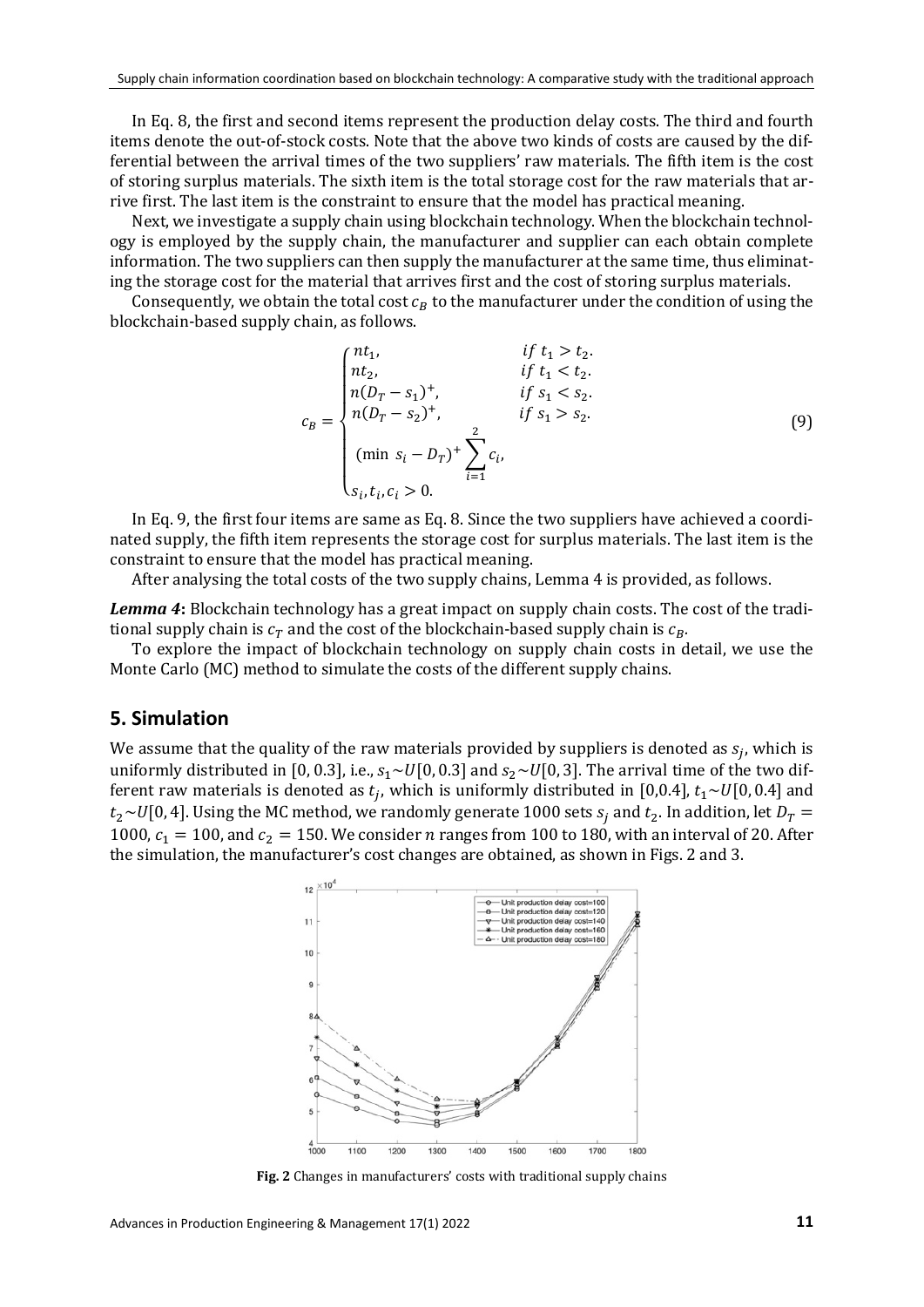

**Fig. 3** Changes in manufacturers' costs with blockchain-based supply chains

By simulating the cost models of traditional supply chains and blockchain supply chains, we discover that there is a minimum cost for both types of supply chains under the aversion cost. Moreover, the cost of supply chain changes with delay costs is not monotonous.

The simulation results in Fig. 2 and Fig. 4 show that regardless of the type of supply chain (traditional or blockchain-enabled), an increase in the per unit cost of delay has the potential to increase the total cost of both supply chains. Therefore, manufacturers need to keep a tight rein on the per unit cost of delay. The use of blockchain, on the other hand, increases the transparency of the supply chain and allows the manufacturer to have information on the availability of raw materials. This further illustrates the value of blockchain in collaborating on supply chain information. To better determine how blockchain helps supply chains to achieve information collaboration, we need to compare the total costs of the two supply chains (as shown in Fig. 4).

To study the impact of blockchain technology on supply chain costs, we compared the simulation data of the minimum costs of two supply chains under different delay costs, as illustrated in Fig. 4. The results demonstrate that under any delay cost, the minimum cost of the blockchain supply chain is lower than the minimum cost of the traditional supply chain, which indicates that blockchain technology can effectively reduce supply chain operating costs.

As a whole, the implementation of blockchain has significant value for information collaboration in the supply chain. Our simulation results confirm this value numerically. For blockchainenabled supply chains, the increased transparency of the supply chain means that manufacturers can produce on demand, order on demand, and do not need higher safety stock levels. Thus, blockchain implementation has practical implications for the efficient collaborative supply chain management.



**Fig. 4** Comparison of manufacturers' minimum costs with different types of supply chains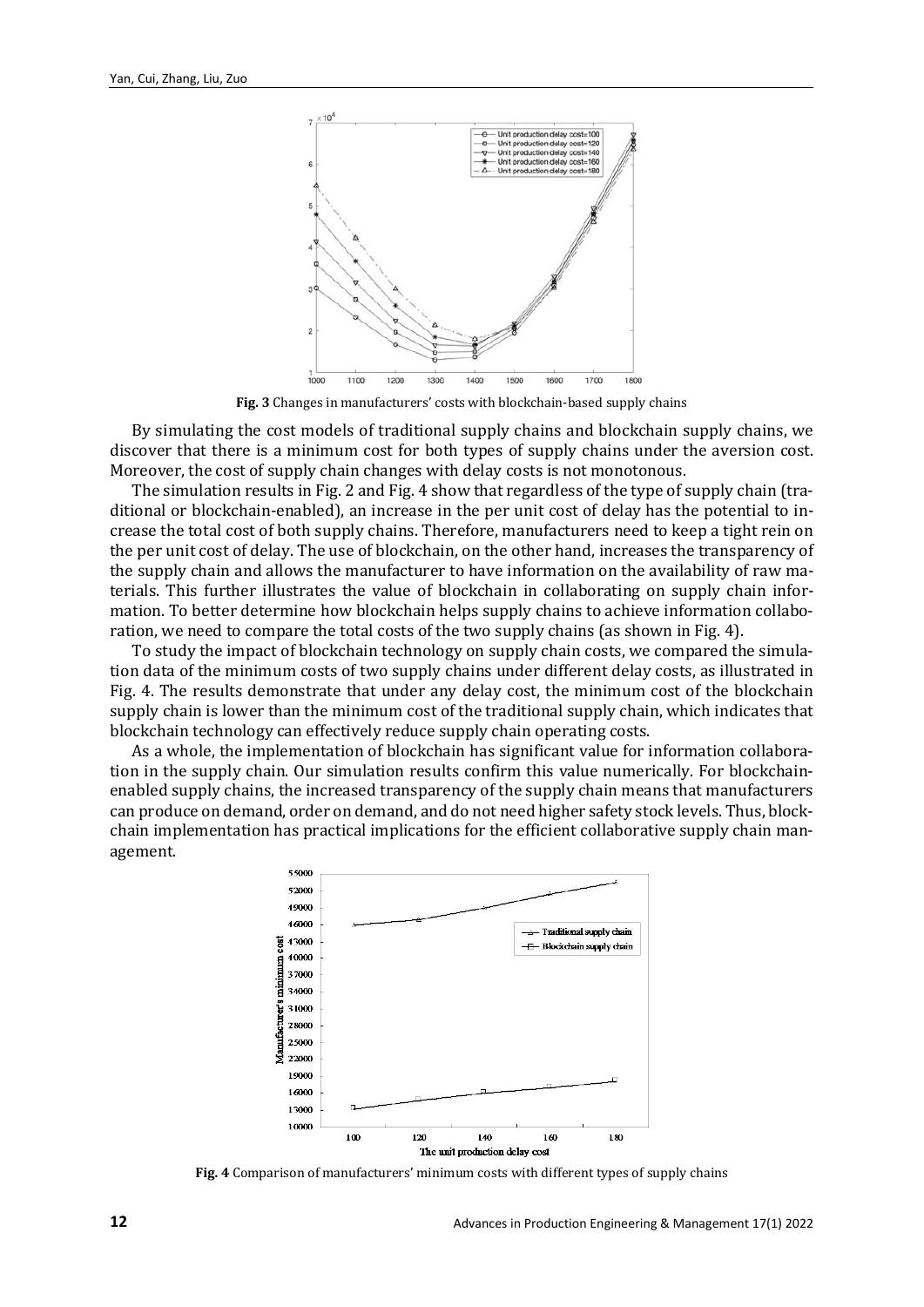# **6. Conclusion**

In traditional supply chains, various entities independently maintain their own supply chain information and the lack of transparency results in higher temporal and informational costs. Blockchain technology has been proven to provide a transparent and reliable unified information platform that is able to reduce logistical costs and trace the entire production and delivery process, thereby improving supply chain management efficiency. In this paper, we considered a three-level supply chain using blockchain technology to analyse the impact of information sensitivity on supply chain operations when blockchain technology was introduced into supply chain management. Our research reached the following conclusions.

- Although the introduction of blockchain technology into the supply chain allows supply chain information to be more effectively shared, it is not the case that the more information is shared, the more beneficial it is to the supply chain. The optimal quality of informationsharing is directly related to the information sensitivity of the supply chain members.
- In the supply chain, there is a non-monotonic relationship between manufacturers' wholesale prices and profits and the number of information-sensitive retailers. Therefore, manufacturers' pricing decisions should consider the cost of information-sharing.
- Simulation research found that blockchain technology could effectively reduce the supply chain operating costs. Therefore, blockchain technology is better used for improving the supply chain governance level.

This study generates insightful guidelines regarding the optimal operational strategies of a supply chain considering blockchain technology, especially when the blockchain technology is introduced into the supply chain, how can the supply chain maintain a reduced operating cost? For further research, it would be interesting to explore a case in which supply chains have different channel structures and determine how blockchain technology affects channel structures. In addition, further research should also consider the impact of information traceability from a management perspective. Another topic we are more interested in is when the members of the supply chain have inconsistent risk appetites for information disclosure, (that is, some members of the supply chain are risk-averse), what should be the optimal decision of the supply chain? In future studies, we will conduct in-depth research on this interesting problem. In addition, future research can consider supply chain risks [38, 39] with blockchain adoption.

# **Acknowledgement**

This research was supported by the National Key Research and Development Program of China (No. 2021YFD2100605), Beijing Natural Science Foundation (No. 9222007) and Research Foundation for Youth Scholars of Beijing Technology and Business University.

# **References**

- [1] Fosso Wamba, S., Kala Kamdjoug, J.R., Epie Bawack, R., Keogh, J.G. (2020). Bitcoin, blockchain and fintech: A systematic review and case studies in the supply chain, *Production Planning & Control,* Vol. 31, No. 2-3, 115-142[, doi:](https://doi.org/10.1080/09537287.2019.1631460)  [10.1080/09537287.2019.1631460.](https://doi.org/10.1080/09537287.2019.1631460)
- [2] Kim, H.M., Laskowski, M. (2018). Toward an ontology-driven blockchain design for supply-chain provenance, *Intelligent Systems in Accounting, Finance and Management,* Vol. 25, No. 1, 18-27[, doi: 10.1002/isaf.1424.](https://doi.org/10.1002/isaf.1424)
- [3] Shahid, A., Almogren, A., Javaid, N., Al-Zahrani, F.A., Zuair, M., Alam, M. (2020). Blockchain-based agri-food supply chain: A complete solution, *IEEE Access*, Vol. 8, 69230-69243[, doi: 10.1109/ACCESS.2020.2986257.](https://doi.org/10.1109/ACCESS.2020.2986257)
- [4] Queiroz, M.M., Telles, R., Bonilla, S.H. (2019). Blockchain and supply chain management integration: A systematic review of the literature, *Supply Chain Management,* Vol. 25, No. 2, 241-254[, doi: 10.1108/SCM-03-2018-0143.](https://doi.org/10.1108/SCM-03-2018-0143)
- [5] Montecchi, M., Plangger, K., Etter, M. (2019). It's real, trust me! Establishing supply chain provenance using blockchain, *Business Horizons*, Vol. 62, No. 3, 283-293[, doi: 10.1016/j.bushor.2019.01.008.](https://doi.org/10.1016/j.bushor.2019.01.008)
- [6] Tönnissen, S., Teuteberg, F. (2020). Analysing the impact of blockchain-technology for operations and supply chain management: An explanatory model drawn from multiple case studies, *International Journal of Information Management*, Vol. 52, Article No. 101953[, doi: 10.1016/j.ijinfomgt.2019.05.009.](https://doi.org/10.1016/j.ijinfomgt.2019.05.009)
- [7] Apte, S., Petrovsky, N. (2016). Will blockchain technology revolutionize excipient supply chain management?, *Journal of Excipients and Food Chemicals*, Vol. 7, No. 3, 76-78.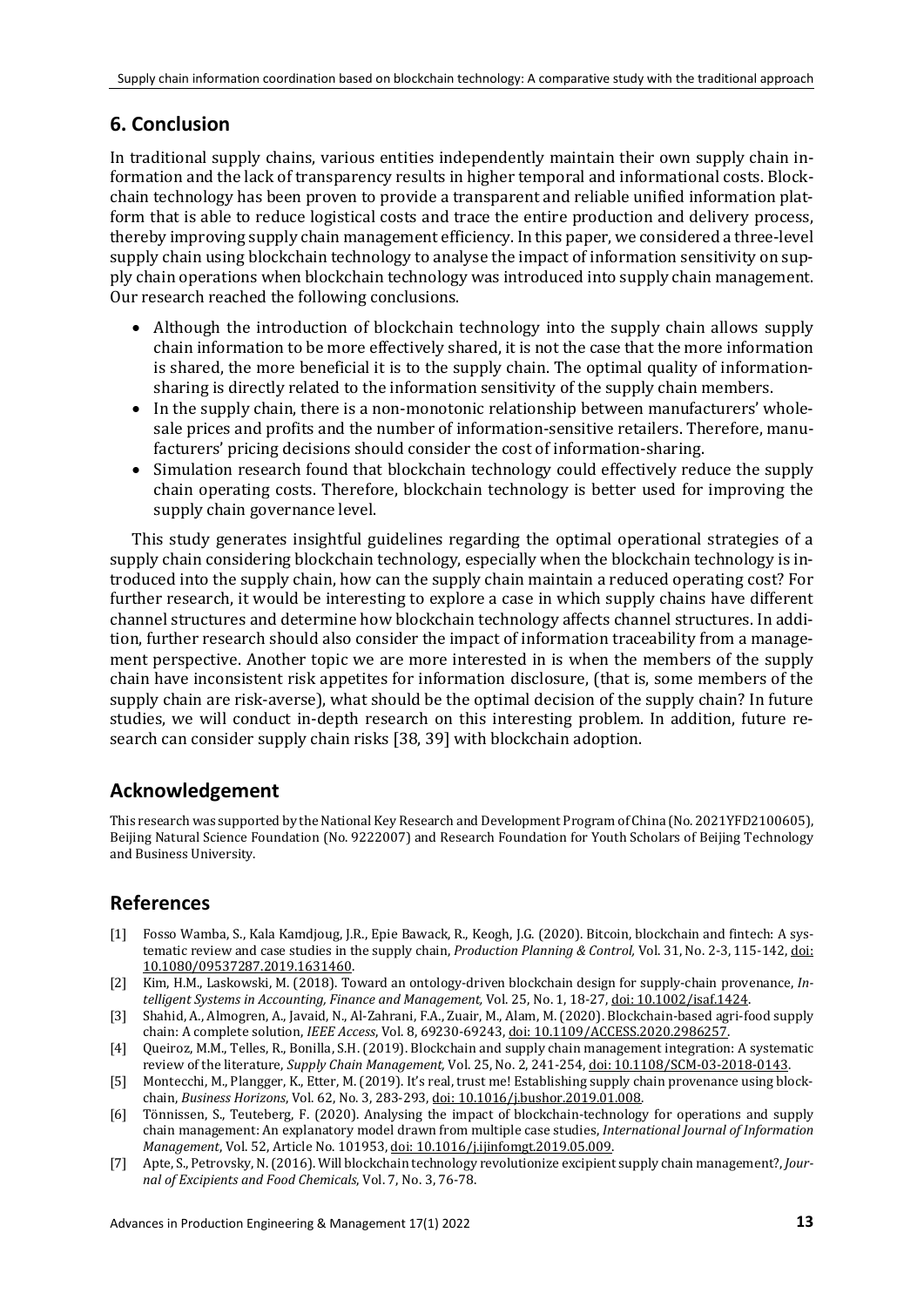- [8] Babaeinesami, A., Tohidi, H., Seyedaliakbar, S.M. (2020). A closed loop Stackelberg game in multi-product supply chain considering information security: A case study, *Advances in Production Engineering & Management*, Vol. 15, No. 2, 233-246[, doi: 10.14743/apem2020.2.361.](https://doi.org/10.14743/apem2020.2.361)
- [9] García-Alcaraz, J.L., Maldonado-Macías, A.A., Alor-Hernández, G., Sánchez-Ramírez, C. (2017). The impact of information and communication technologies (ICT) on agility, operating, and economical performance of supply chain, *Advances in Production Engineering & Management*, Vol. 12, No. 1, 29-40[, doi: 10.14743/apem2017.1.237.](https://doi.org/10.14743/apem2017.1.237)
- [10] Fang, I.W., Lin, W.-T. (2021). A multi-objective optimal decision model for a green closed-loop supply chain under uncertainty: A real industrial case study, *Advances in Production Engineering & Management*, Vol. 16, No. 2, 161- 172[, doi: 10.14743/apem2021.2.391.](https://doi.org/10.14743/apem2021.2.391)
- [11] Koppenhagen, F., Held, T. (2021). The implications of product modularisation on the development process, supplier integration and supply chain design in collaborative product development, *Advances in Production Engineering & Management*, Vol. 16, No. 1, 82-98, [doi: 10.14743/apem2021.1.386.](https://doi.org/10.14743/apem2021.1.386)
- [12] Homaei, H., Mahdavi, I., Tajdin, A., Khorram, E. (2019). Product quality improvement and air pollutant emission reduction in a mining metal three-stage supply chain under cap-and-trade regulation, *Advances in Production Engineering & Management*, Vol. 14, No. 1, 80-92[, doi: 10.14743/apem2019.1.313.](https://doi.org/10.14743/apem2019.1.313)
- [13] Duan, W., Ma, H., Xu, D.S. (2021). Analysis of the impact of COVID-19 on the coupling of the material flow and capital flow in a closed-loop supply chain, *Advances in Production Engineering & Management*, Vol. 16, No. 1, 5-22, [doi: 10.14743/apem2021.1.381.](https://doi.org/10.14743/apem2021.1.381)
- [14] Figorilli, S., Antonucci, F., Costa, C., Pallottino, F., Raso, L., Castiglione, M., Pinci, E., Del Vecchio, D., Colle, G., Proto, A.R., Sperandio, G., Menesatti, P.A. (2018). A blockchain implementation prototype for the electronic open source traceability of wood along the whole supply chain, *Sensors*, Vol. 18, No. 9, Article No. 3133, [doi: 10.3390/](https://doi.org/10.3390/s18093133) [s18093133.](https://doi.org/10.3390/s18093133)
- [15] Kamble, S.S., Gunasekaran, A., Sharma, R. (2020). Modeling the blockchain enabled traceability in agriculture supply chain, *International Journal of Information Management*, Vol. 52, Article No. 101967, [doi: 10.1016/j.ijinfo](https://doi.org/10.1016/j.ijinfomgt.2019.05.023)[mgt.2019.05.023.](https://doi.org/10.1016/j.ijinfomgt.2019.05.023)
- [16] Salah, K., Nizamuddin, N., Jayaraman, R., Omar, M. (2019). Blockchain-based soybean traceability in agricultural supply chain, *IEEE Access*, Vol. 7, 73295-73305[, doi: 10.1109/ACCESS.2019.2918000.](https://doi.org/10.1109/ACCESS.2019.2918000)
- [17] Behnke, K., Janssen, M.F.W.H.A. (2020). Boundary conditions for traceability in food supply chains using blockchain technology, *International Journal of Information Management*, Vol. 52, Article No. 101969, [doi: 10.1016/](https://doi.org/10.1016/j.ijinfomgt.2019.05.025) [j.ijinfomgt.2019.05.025.](https://doi.org/10.1016/j.ijinfomgt.2019.05.025)
- [18] Chang, S.E., Chen, Y. (2020). When blockchain meets supply chain: A systematic literature review on current development and potential applications, *IEEE Access*, Vol. 8, 62478-62494[, doi: 10.1109/ACCESS.2020.2983601.](https://doi.org/10.1109/ACCESS.2020.2983601)
- [19] Perboli, G., Musso, S., Rosano, M. (2018). Blockchain in logistics and supply chain: A lean approach for designing real-world use cases, *IEEE Access*, Vol. 6, 62018-62028[, doi: 10.1109/ACCESS.2018.2875782.](https://doi.org/10.1109/ACCESS.2018.2875782)
- [20] Dolgui, A., Ivanov, D., Potryasaev, S., Sokolov, B., Ivanova, M., Werner, F. (2020). Blockchain-oriented dynamic modelling of smart contract design and execution in the supply chain, *International Journal of Production Research*, Vol. 58, No. 7, 2184-2199[, doi: 10.1080/00207543.2019.1627439.](https://doi.org/10.1080/00207543.2019.1627439)
- [21] Tseng, J.-H., Liao, Y.-C., Chong, B., Liao, S.-W. (2018). Governance on the drug supply chain via Gcoin blockchain, *International Journal of Environmental Research and Public Health,* Vol. 15, No. 6, Article No. 1055[, doi: 10.3390/](https://doi.org/10.3390/ijerph15061055) [ijerph15061055.](https://doi.org/10.3390/ijerph15061055)
- [22] Verhoeven, P., Sinn, F., Herden, T.T. (2018). Examples from blockchain implementations in logistics and supply chain management: Exploring the mindful use of a new technology, *Logistics*, Vol. 2, No. 3, Article No. 20, [doi:](https://doi.org/10.3390/logistics2030020)  [10.3390/logistics2030020.](https://doi.org/10.3390/logistics2030020)
- [23] Abeyratne, S.A., Monfared, R.P. (2016). Blockchain ready manufacturing supply chain using distributed ledger, *International Journal of Research in Engineering and Technology*, Vol. 5, No. 9, 1-10, [doi: 10.15623/ijret.2016.](https://doi.org/10.15623/ijret.2016.0509001) [0509001.](https://doi.org/10.15623/ijret.2016.0509001)
- [24] Kshetri, N. (2018). 1 Blockchain's roles in meeting key supply chain management objectives, *International Journal of Information Management,* Vol. 39, 80-89[, doi: 10.1016/j.ijinfomgt.2017.12.005.](https://doi.org/10.1016/j.ijinfomgt.2017.12.005)
- Petersen, M., Hackius, N., von See, B. (2018). Mapping the sea of opportunities: Blockchain in supply chain and logistics, *it - Information Technology,* Vol. 60, No. 5-6, 263-271[, doi: 10.1515/itit-2017-0031.](https://doi.org/10.1515/itit-2017-0031)
- [26] Azzi, R., Chamoun, R.K., Sokhn, M. (2019). The power of a blockchain-based supply chain, *Computers & Industrial Engineering,* Vol. 135, 582-592[, doi: 10.1016/j.cie.2019.06.042.](https://doi.org/10.1016/j.cie.2019.06.042)
- [27] Wang, Y., Han, J.H., Beynon-Davies, P. (2019). Understanding blockchain technology for future supply chains: A systematic literature review and research agenda, *Supply Chain Management,* Vol. 24, No. 1, 62-84[, doi: 10.1108/](https://doi.org/10.1108/SCM-03-2018-0148) [SCM-03-2018-0148.](https://doi.org/10.1108/SCM-03-2018-0148)
- [28] Zhu, Q., Kouhizadeh, M. (2019). Blockchain technology, supply chain information, and strategic product deletion management, *IEEE Engineering Management Review,* Vol. 47, No. 1, 36-44[, doi: 10.1109/EMR.2019.2898178.](https://doi.org/10.1109/EMR.2019.2898178)
- [29] Francisco, K., Swanson, D. (2018). The supply chain has no clothes: Technology adoption of blockchain for supply chain transparency, *Logistics,* Vol. 2, No. 1, Article No. 2[, doi: 10.3390/logistics2010002.](https://doi.org/10.3390/logistics2010002)
- [30] Toyoda, K., Mathiopoulos, P.T., Sasase, I., Ohtsuki, T. (2017). A novel blockchain-based product ownership management system (POMS) for anti-counterfeits in the post supply chain, *IEEE Access,* Vol. 5, 17465-17477, [doi:](https://doi.org/10.1109/ACCESS.2017.2720760) [10.1109/ACCESS.2017.2720760.](https://doi.org/10.1109/ACCESS.2017.2720760)
- [31] Choi, T.-M., Feng, L., Li, R. (2020). Information disclosure structure in supply chains with rental service platforms in the blockchain technology era, *International Journal of Production Economics,* No. 221, Article No. 107473, [doi:](https://doi.org/10.1016/j.ijpe.2019.08.008)  [10.1016/j.ijpe.2019.08.008.](https://doi.org/10.1016/j.ijpe.2019.08.008)